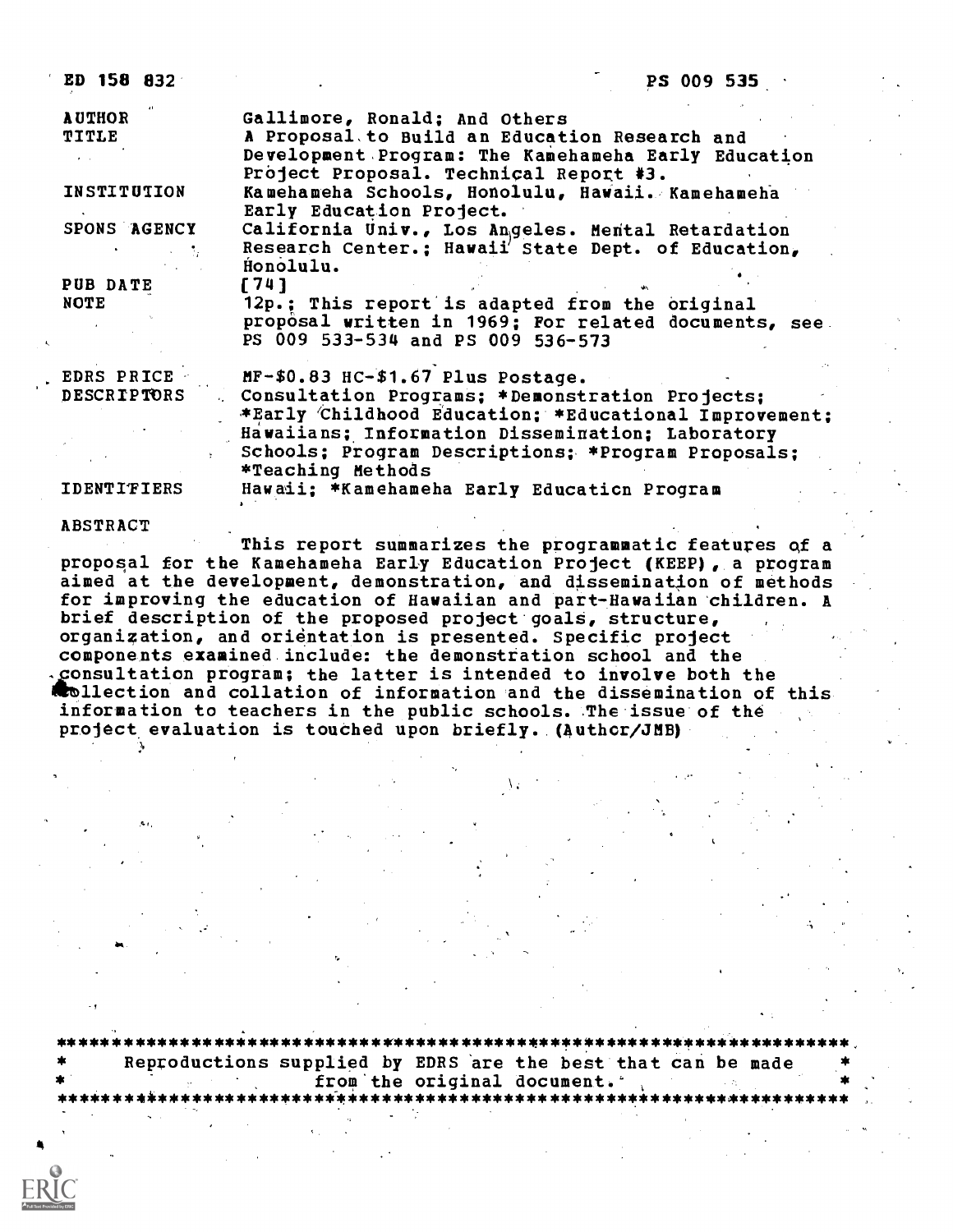THIS DOCUMENT HAS BEEN REPRO:<br>DUCED EXACTLY AS RECEIVED FROM<br>THE PERSON OR ORGANIZATION ORIGIN-<br>THE PERSON OR ORGANIZATION ORIGIN-<br>STATED DO NOT NECESSARILY REPRE-<br>SENTOFFICIAL NATIONAL INSTITUTE OF<br>EDUCATION POSITION OR P

ED15883

### Technical Reports

of

The Kamehameha Early Education Program

a'research and development program established and funded by

The Kamehameha Schools/Bernice P.. Bishop Estate

### Ronald Gallimore, Roland G. Tharp & Gisela E. Speided, General Editors

MIA Proposal to Build an Education Research and Development Program: 'The Kamehameha Early Education:Project Proposal.

## ,Ellen Antill. Productidn Editor

#### Technical Report #3

 $\mathbf{v} = \mathbf{v}$ 

The cooperation of the State of Hawaii Department of Education is gratefully acknowledged, as is the support and resources made available by the Sociobehavioral Research Group, MRRC, University of California,  $\overline{\text{cos}}$ Angeles.

The opinions expressed herein, do not necessarily reflect the position, policy or have the endorsement of The Kamehameha Schools/Bernice P. Bishop Estate, or of the editors,

"PERMISSION TO REPRODUCE THIS 'MATERIAL HAS BEEN GRANTED BY

Kim C. <u>M. Sloa</u>

TO THE EDUCATIONAL RESOURCES INFORMATION CENTER (ERIC) AND USERS OF THE ERIC SYSTEM."

Published by The Kamehameha Early Education Project, 1850 Makuakane Street, Honolulu, HI '96817

Copyright, 1974, The Kamehameha Schools/Bernice P. Bishop Estate. All rights reserved. No parts of this report may be reproduced in any form or by any means without the prior written permission of The Kamehameha Schools/Bernice P. Bishop Estate. Makuakane Stre<br>Copyright, 197<br>Estate. All r<br>be reproduced<br>written permis<br>Estate.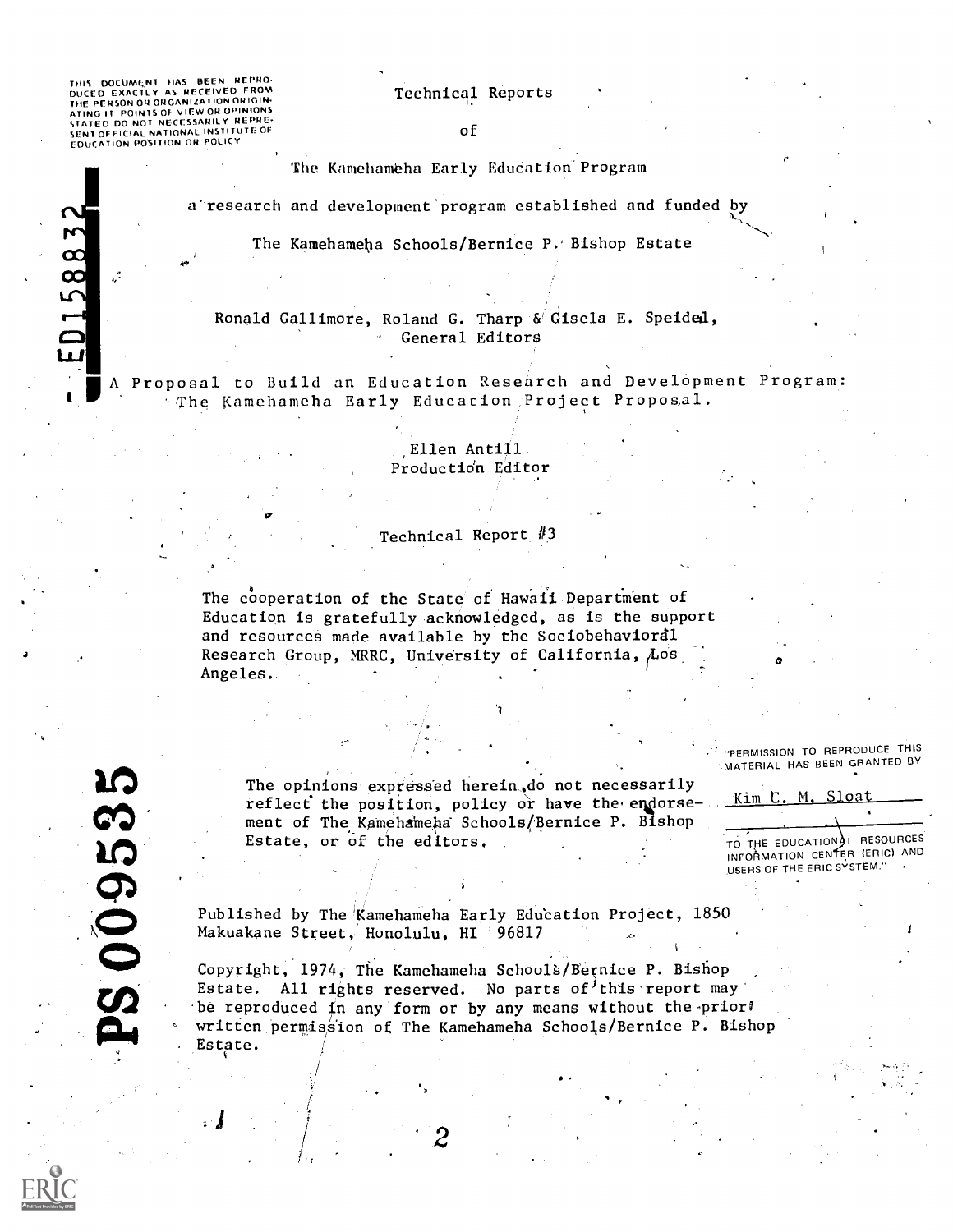## The Kamehameha Early Education Pyggram

The Kamehameha Early Education Program (KBS) is a research and development program of The Kamehameha Schools/Bernics P. Bishop Estate. The mission of KEEP is the development, demonstration, and dissemination' of methods for improving the education of Hawaiian and Part-Hawaiian<sup>-</sup> children. These activities are conducted at the Ka Na'i Pono Research and Demonstration School, and in public classrooms in cooperation with the State Department of Education. KEEP projects and activities involve many aspects of the educational process, including teacher training, curriculum development, and child motivation, language, and cognition. More detailed descriptions of KEEP's history and operations are presented  $in_{\mathbb{N}}$ Technical Reports #1-4.

 $\mathbf{c}$ 

V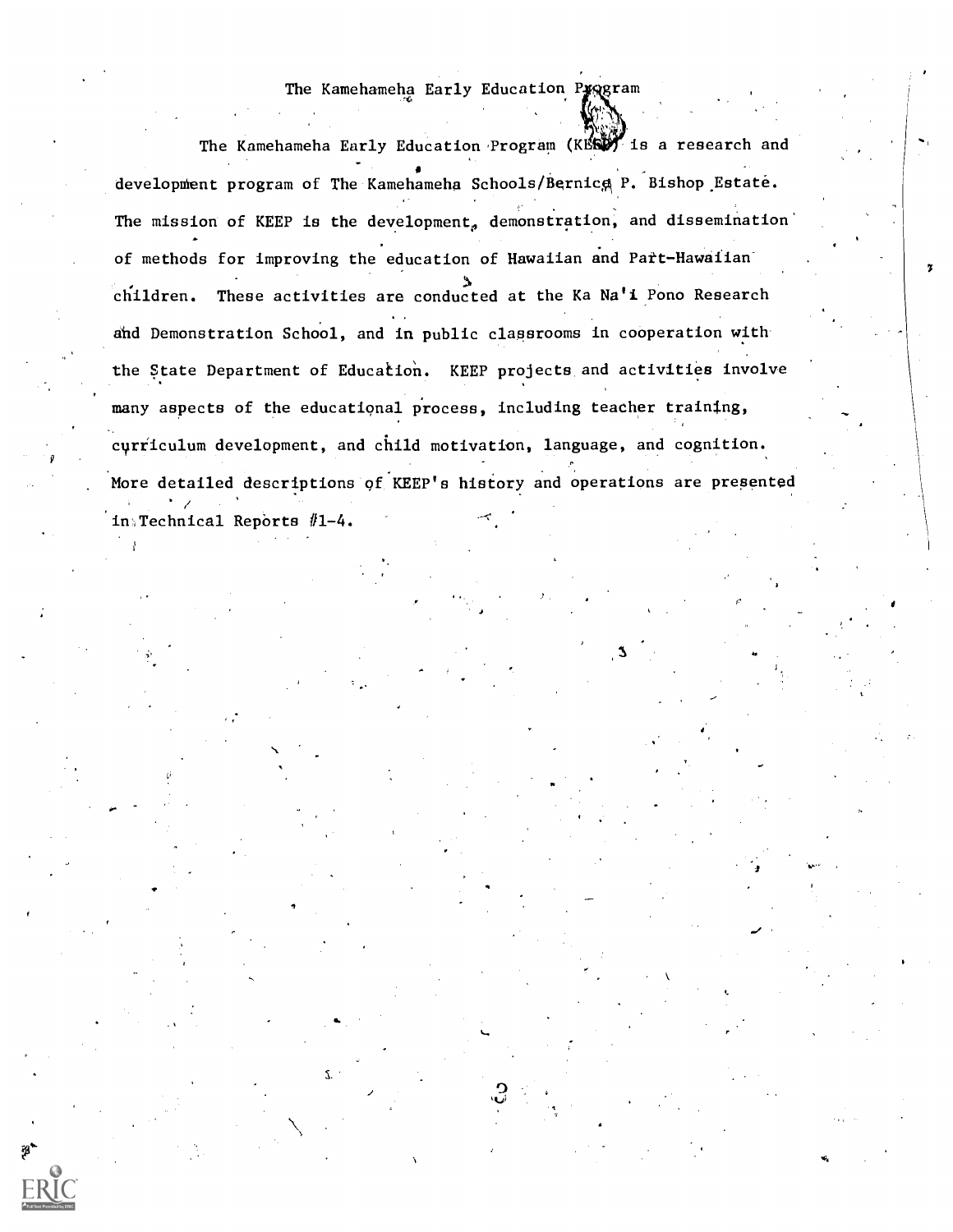# Abstract

This report summarizes the programmatic features of the Kamehameha Early Education Project proposal. A description of the original project goals,

structure, organization, and orientation is presented.

4

 $\mathcal{L}=\frac{1}{2} \sum_{i=1}^{n} \frac{1}{2} \sum_{j=1}^{n} \frac{1}{2} \sum_{j=1}^{n} \frac{1}{2} \sum_{j=1}^{n} \frac{1}{2} \sum_{j=1}^{n} \frac{1}{2} \sum_{j=1}^{n} \frac{1}{2} \sum_{j=1}^{n} \frac{1}{2} \sum_{j=1}^{n} \frac{1}{2} \sum_{j=1}^{n} \frac{1}{2} \sum_{j=1}^{n} \frac{1}{2} \sum_{j=1}^{n} \frac{1}{2} \sum_{j=1}^{n} \frac{1}{2} \sum_{$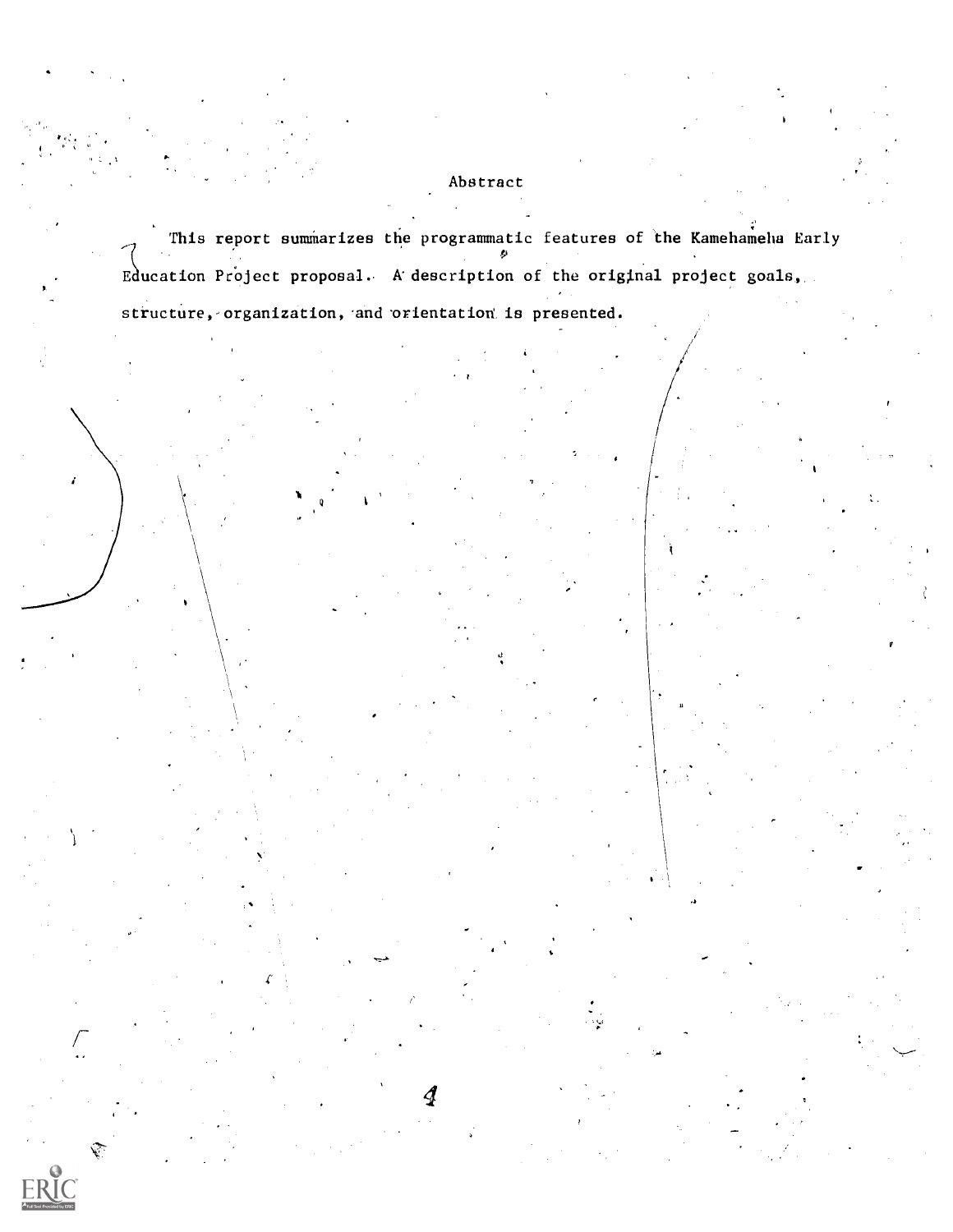### Technical Report  $#3$

A Proposal to Build an Education Research and Development Program: The Kamehameha Early Education Project Proposal<sup>1</sup>

Roland.G. Tharp Ronald Gallimore

We propose that The Kamehameha Schools establish a research and development unit to provide a,continuous, permanent information and consultant service to the Hawaii public schools, with the aim of maximizing the educa-, and the contraction of  $\mathcal{L}$  . The contraction of  $\mathcal{L}$ tional achievement of Hawniiad-American youth who attend public schools. Such a program requires two components: (1) the acquisition and development.of information about how to effectively educate the Hawaiian - American child--to be done through research and demonstration; and  $(2)$  the dissemination of the information into the educational establishment through a consultation program designed to "reach out" to schools serving the Hawaiian-American children. By focusing on the primary grades, it is anticipated that the Kamehameha Eanly Education Project (KEEP) in cooperation with the public schools of Hawaii, ultimately, will have a positive statewide impact on the .number of Hawaiian-American children making satisfactory progress toward the. acquisition of basic educational skills.

### Program Description

The acquisition of relevant information and its dissemination is.a linked enterprisg; neither is of value without the other. A well-meaning but

report is adapted from the original proposal written in 1969 by  $\sigma$ Gallimore and Tharp, and adopted by the Kamehameha Schools/Bishop Estate Trustees in January, 1970.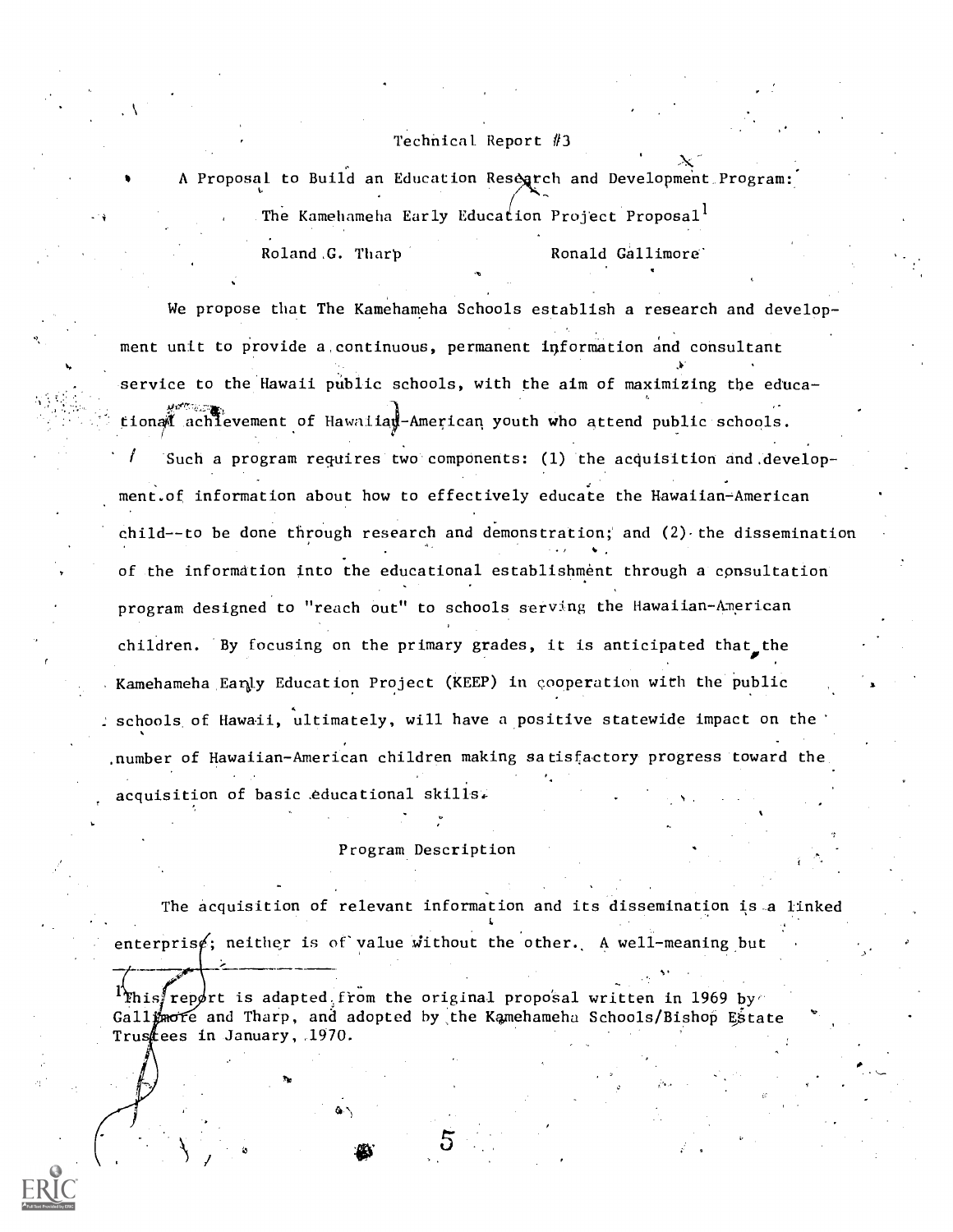uninformed consultation program would be of no service whatsoever to the pub- ' lic schools. Neither would research findings or successful innovation be of any use unless the information is adopted. The two prongs must be forged simultaneously and be part of the same ,thrust.

The Demonstration School

 $\cdot$  We propose the establishment of a small school of the primary grades, for the specific purpose of finding solutions to the problems of educating Hawaiian-AMerican children., This Demonstration School should be small enough to minimize administration problems--no more than one clas6 for each grade level from K to 3. The classes must be large enough so that solutions are relevant to public school classrooms. The location should be on Oahu and easily accessible from Honolulu to maximize its availability for. demonstration  $\ell$  purposes. The pupils should be representative of Hawaiian-American children. Enrollment-Should not be restricted to children of Hawaiian ancestry, but be representative of local public school populations. The Demonstration School should not be on the Kapalama campus, but administratively associated with it. The school should emulate, insofar as possible, the structural constraints which are typical of public schools. It should not depend on so many teaching ,,411 personnel that its "solutions" are irrelevant to practical adoption. To minimize pupil transportation problems and facilitate parental involvement, the location §hould be in a community containing many Hawaiian-American families.'

After adopting appropriate structural restraints, the similarities with **C** and the second second a "standard" classroom may well end. The purpose of the school is'the development of methods of instruction which capitalize on existing motivational, social, linguistic, and familial characterisitics of the Hawaiian culture and so increase academic achievement (reading, writing, and arithmetic).

0".

 $"$  :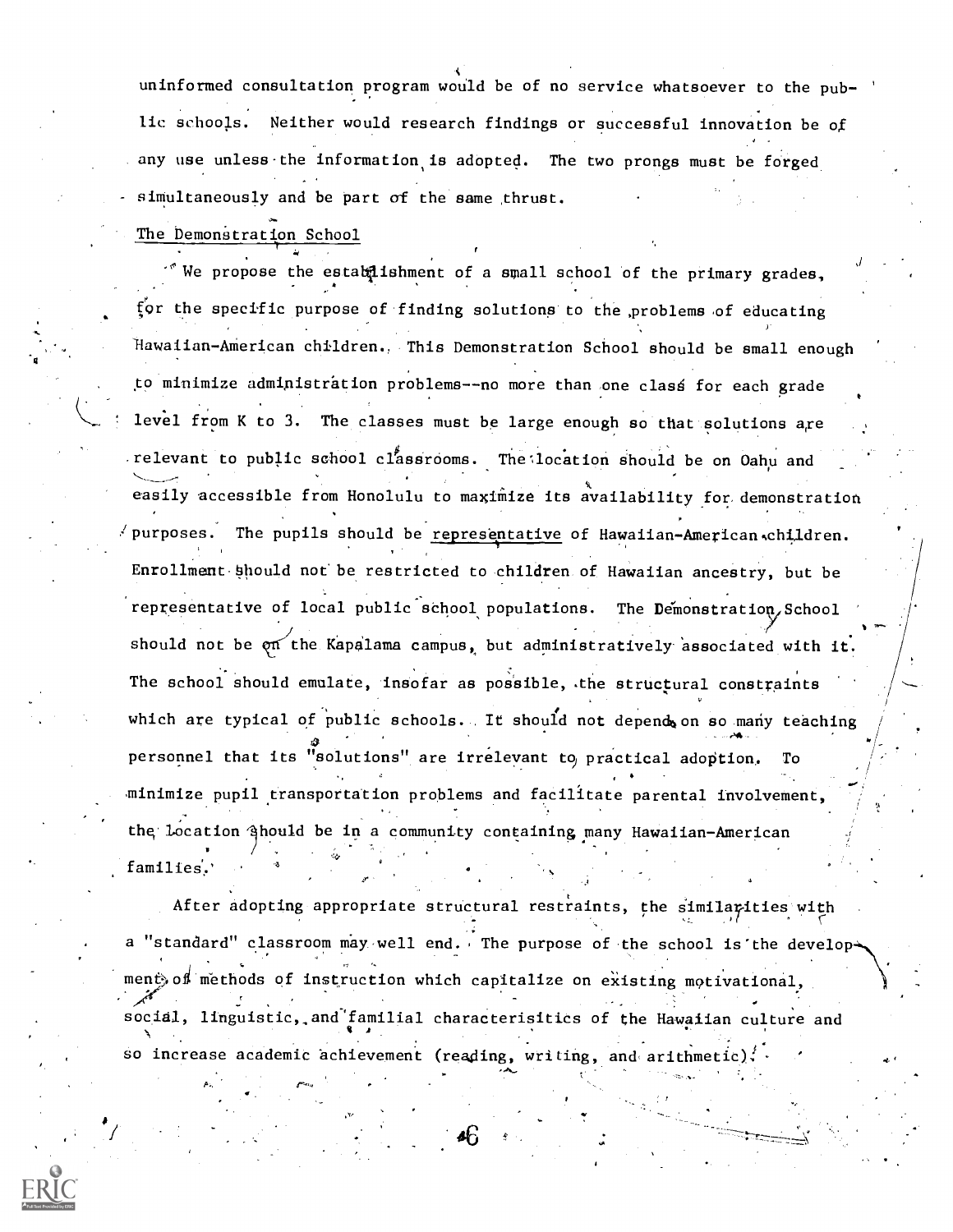Educational methods are to evolve from this goal and will indeed change from time to time as alternative solutions are developed and tested. Ideas, should be drawn from the work of other centers of educational research from around the nation, but the primary responsibility for ideas and their imple mentatiop must be "in-house."

The school will address itself to four areas:

(1) Curriculum,

(2) Instructional:procedures;

(3) . Training, and

(4) Evaluation. .

The first two areas are self-explanatory. The content is unspecified because that specification is a fundamental task of the Demonstration School. The fourth area, Evaluation, will be discussed under a separate section below. The third area, Training, requires a note of explanation here.

The Demonstration School will develop and disseminate information: Development will be its obvious task, but the designation "Demonstration School" calls attention to its.dissemination function. The school should be  $J = \frac{1}{2}$ a place that teachers will visit, a place where teachers can learn. Both the  $\longrightarrow$  $J$  is a set of  $J$ architecture of the buildings and classrooms, as well as the program of the school must be designed to accommodate teacher-trainees. The program should accommodate teacher-trainees of varying levels of experience and education who may come for different lengths of time. Training programs may run from one hour in length to an entire semester. They should be offered continuously. This will be one (but only one) method whereby developed ideas can be introduced into the system of public education:.

The Consultation Program

Primarily, the consultation program will work with the public schools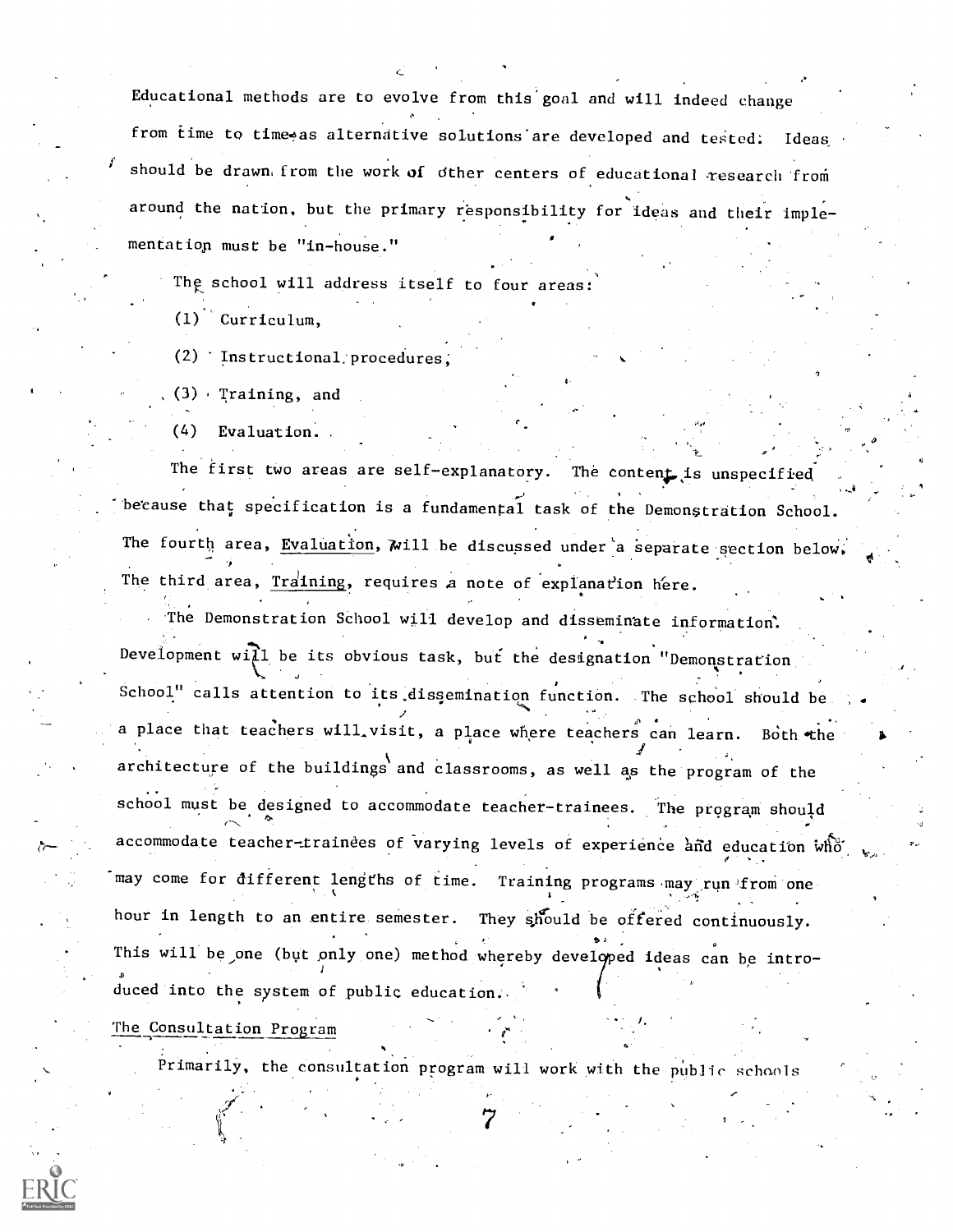toward the adoption of those ideas which will further the cause of Hawaiian-American education. Therefore, its first task is the collection and collation of relevant information.

# Collection and Collation of Information

From all sources. Although most ideas and data may be expected to come from the Demonstration School, there are numerous researchers and educators in many other institutions who are addressing themselves to problems of Hawaiian-American education. A listing of these people has never been compiled, and no one in the world knows who they all are or what they are doing. Further, their findings need to be collected, collated, and prepared for dissemination, From the Demonstration School. The primary data of the consultation program will come from the Demonstration School. The consultation program must collate and integrate the findings, then put them into communicable formats, i.e. written reports, television tapes, programmed materials for workshops, and lesson plans/for formal courses. Of course, all programs will be subject to demonstration by the consultation staff members thempelves. For this reason., school and consultation personnel must' work in the closest conjunction. Any effective program of instruction which is not disseminated is not truly a demonstration program. Operationally, we envision virtual interchangeability of the two staffs, by requiring all staff members to work in both programs. Dissemination of Information

The dissemination function of the consultation program will be subdivided into several operations. 'The first .involves operations which are generally. labeled "problem-solving" or "trouble-shooting."

Problem-Solving. One of the services which is most valued by teachers is assistance in the solution of perceived problems. The first-year Mainland teacher on Molokai typically experiences "culture-shock" when encountering

 $\epsilon$ 



8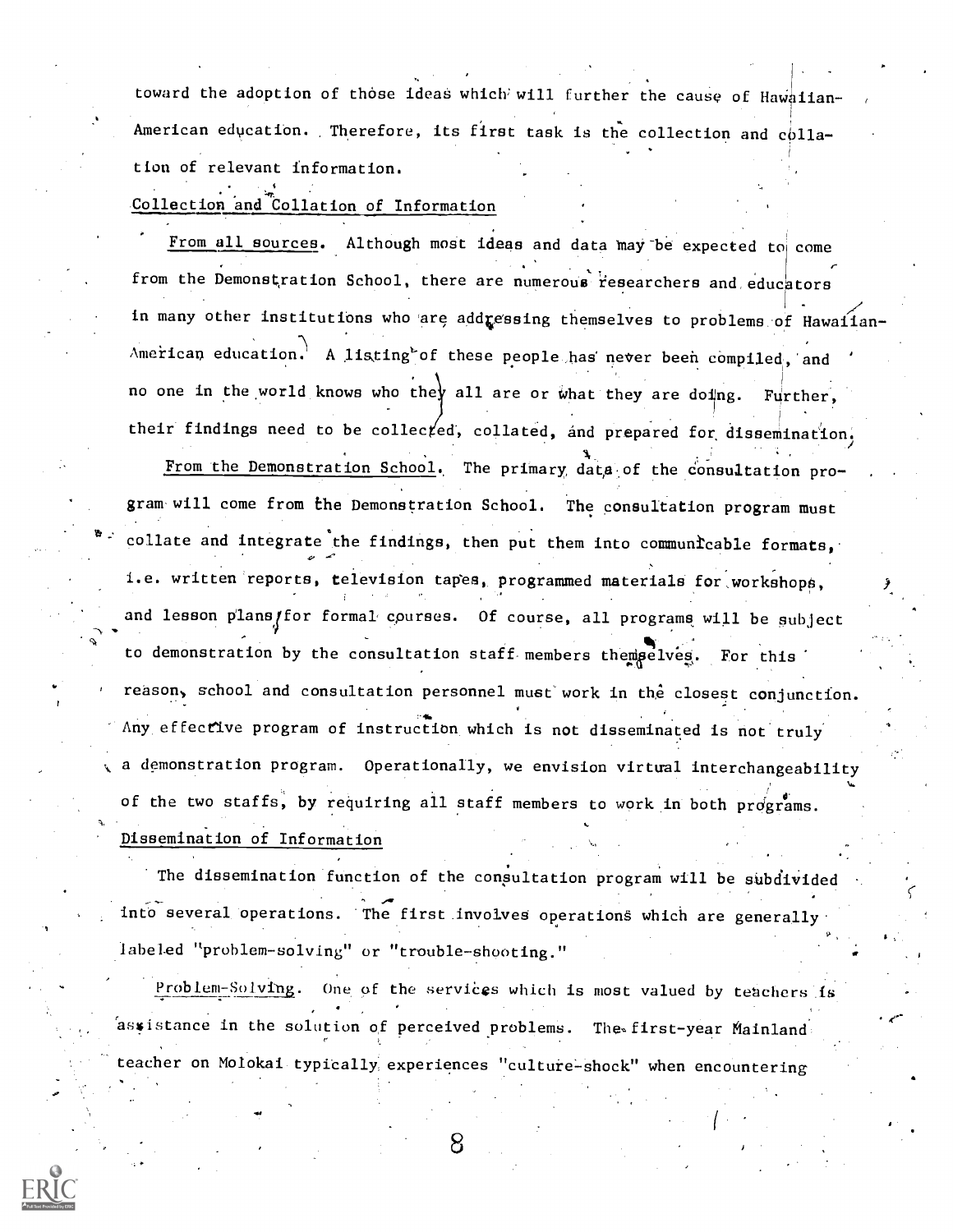the behavioral repertoires of the 75% Hawaiian classes, and we believe both the teacher and principal will be most grateful for a consultation service which instructs her. how to turn these cultural attributes to an educational advantage. ,No doubt, the Nanakuli teacher with several Hawaiian problem children may find information from KEEP on the management of classroom behavior 1 quite valuable. The idealistic young teacher in Hana, aghast at the lowachievement level'of the third graders, and depressed over her own "incompe-, . . tence", will, we believe, welcome the KEEP consultant. Eroblem-oriented consultation is one technique for educating teachers, but not the only one. It has the advantage of immediate motivation in the consultee. Although the content will differ, there are several identifiable targets for consultation:

(1) Teachers (3) Administrators

dre en de la provincia de la provincia de la provincia de la provincia de la provincia de la provincia de la p<br>De la provincia de la provincia de la provincia de la provincia de la provincia de la provincia de la provinci

(2) Counselors (4) Patents

Instructional Service. The presence of a problem is not the only motive for acquiring information.  $\degree$ Many teachers want to improve their professional skills or their credentials. Two possible formats for doing this are:

> (1) Workshops. The workshop format is:popular, particularly in' V Hawaii, and is used frequently by educational organizations. Workshops relevant to Hawaiian educational problems are popu- $\mathbf{v}$ lar and are much sought after by teachers and counselors.

 $(2)$ <sup>-</sup> Formal Courses. The dissemination phase of the consultation o program will also want to develop formal courses at the University level. KEEP should influence University instruction in two directions:  $(1)$  by providing course materials and data for inclusion in teacher-instruction courses, and (2) by facilitating the presentation of credit extension courses to teach specifically the subject matter of Hawaiian



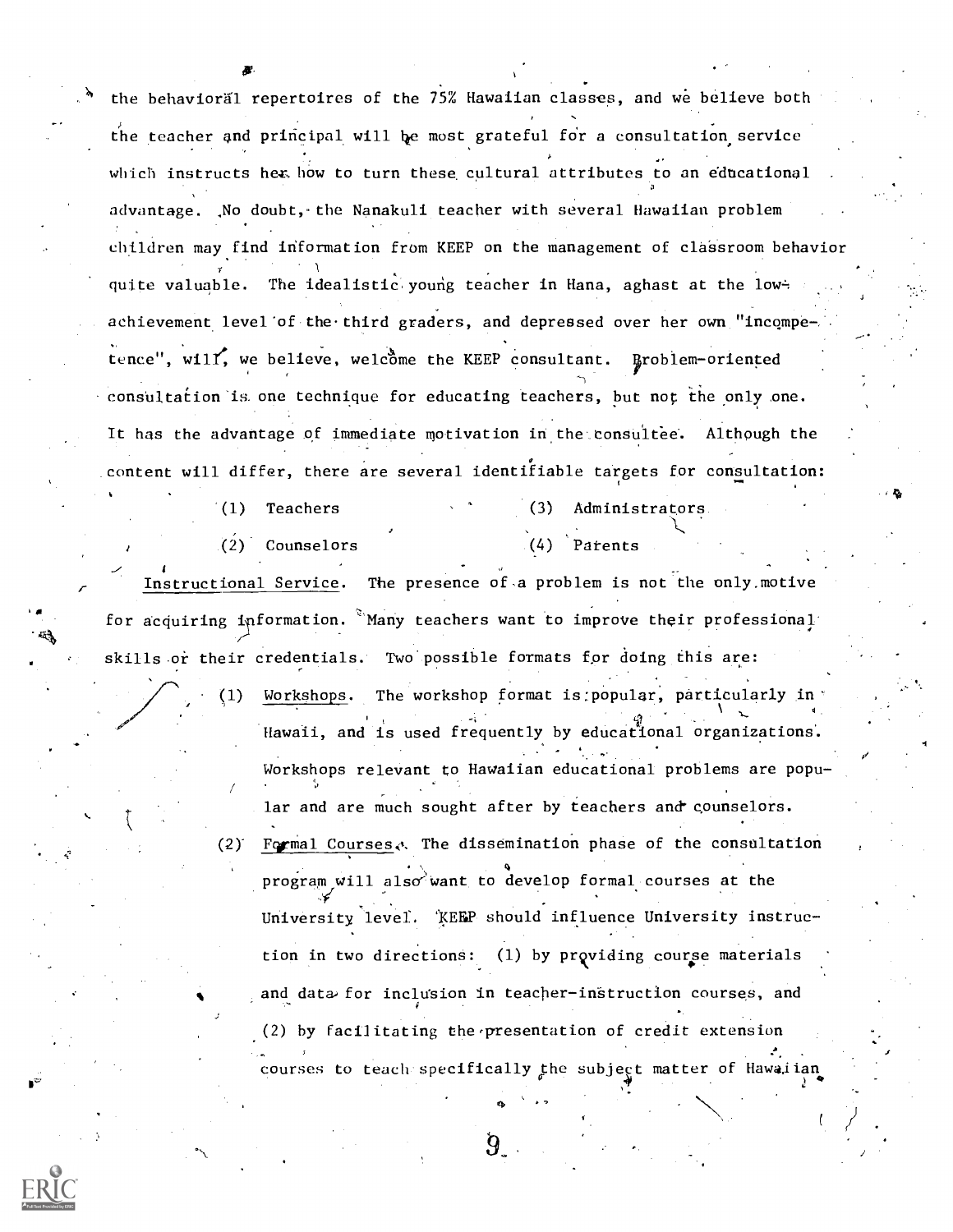#### education.

These, and other methods, are appropriate for instructional, support, and administrative personnel of the public educational system.

ar

Mt

Information Service. The previously described targets of the consultation service are operational-level persons. Others who might desire information related to the Project's work and discoveries are decision-makers and programplanners. The consultation program will exist to facilitate the education of Hawaiian children, and in'this capacity, KEEP's consultants will be available to provide information and advice to decision-makers upon request.

 $\qquad \qquad$ ) Development of Methods of Consultation. It would appear that the consultation program would be solely involved with dissemination.' In addition, however, a primary task must be the development of effective methods of transmitting information.

In this proposal, we have specified several techniques for dissemination: trouble-shooting, workshops, courses, etc., but no one knows the differential effectioness of these techniques in actually changing teacher behavior, the final common pathway of any educational program. Indeed, with televisiontape technology in its infancy, altogether new styles of dissemination may be appropriate'.

Further, we fully expect that the most effective kinds of dissemination will be influenced by population density/geographical factors. The consultation program must both develop'and evaluate forms-of transmission and identify their effectiveness in reaching the intended audience.

 $10$  and  $\sim$ 

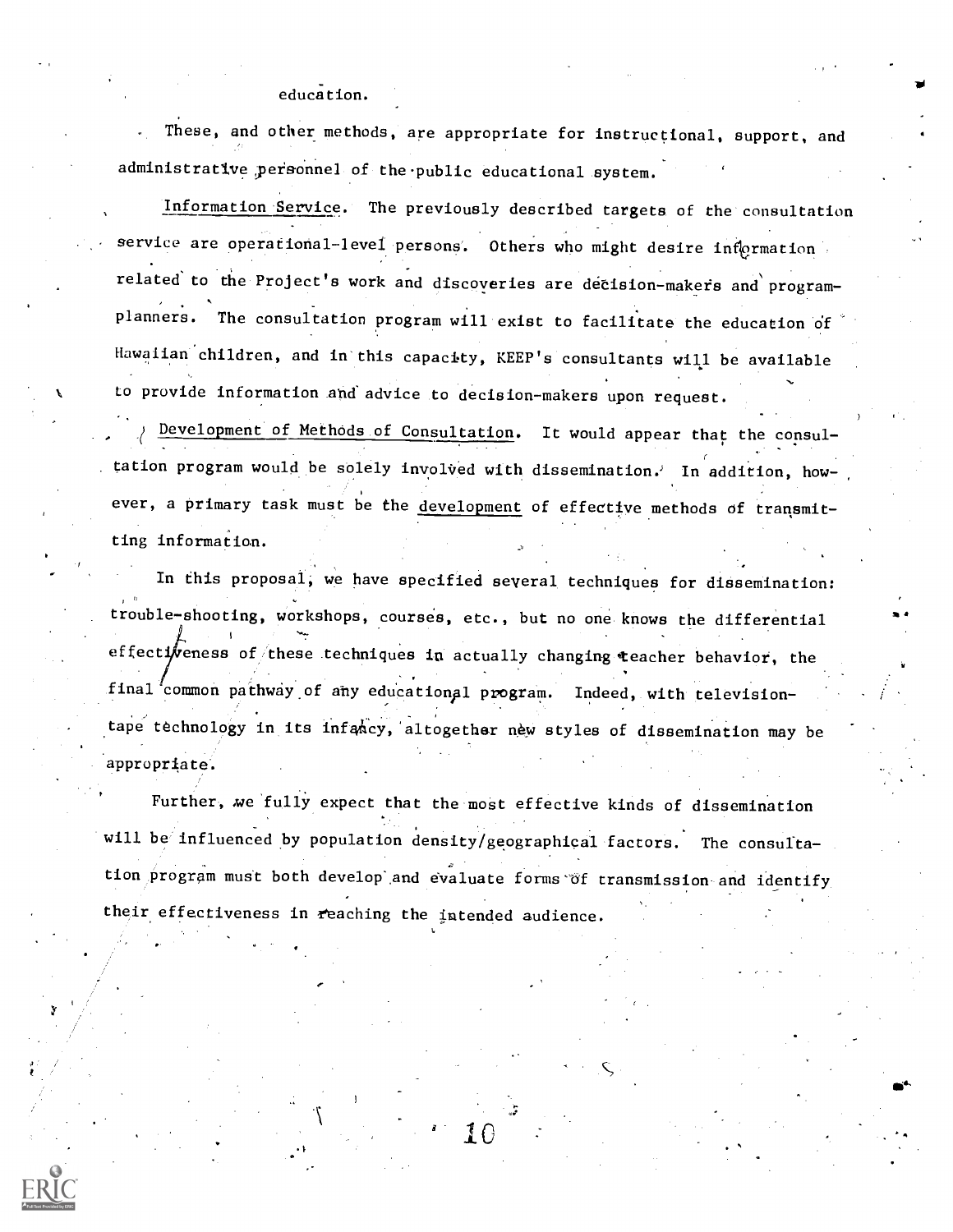We have deferred this discussion several times. The primary element of this proposal is concern with Evaluation of effective programs and techniques. We are confident that this proposal contains the valid nucleus of an overall research and development program: .But the specific content of the program does not exist yet; that is the problem. At the end of five years, we should know what works, what does not work, what may work where and with whom, and how much a statewide implementation of various parts of this program would cost in money and commitment.

, Evaluation

For that reason, we are recommending a program which will explore problems, populations, and methods of dissemination. The Demonstration School should concern itself only with a limited number of grades, and these should be  $\qquad \qquad \ldots$ the contract of the contract of the contract of the contract of the contract of the contract of the contract of the contract of the contract of the contract of the contract of the contract of the contract of the contract o added slowly, incrementally. Initially, the consultation program should not ) attempt to offer its services statewide, but only to a small number of schools, /selected to sample the range of problems of consultation as outlined in Technical Report  $\#1$ . The stakes are too high to rush into a full-fledged implementation of an untested program or a propram imported from another cultural ),4. group.

Thus, a continuing and indispensible part of all operations must be assessevaluated for effectiveness is worthless; techniques of consultation which are ment and evaluation. Any effort at the Demonstration School which cannot be not subject to assessment' would be wasted, Data must be generated continuously.

Social science has techniques of evaluation; it can be done. The initial five-year segment of KEEP is primarily a research and development effort. For this period, service must be. secondary to an intelligent and informed preparation,for statewide programs.

11